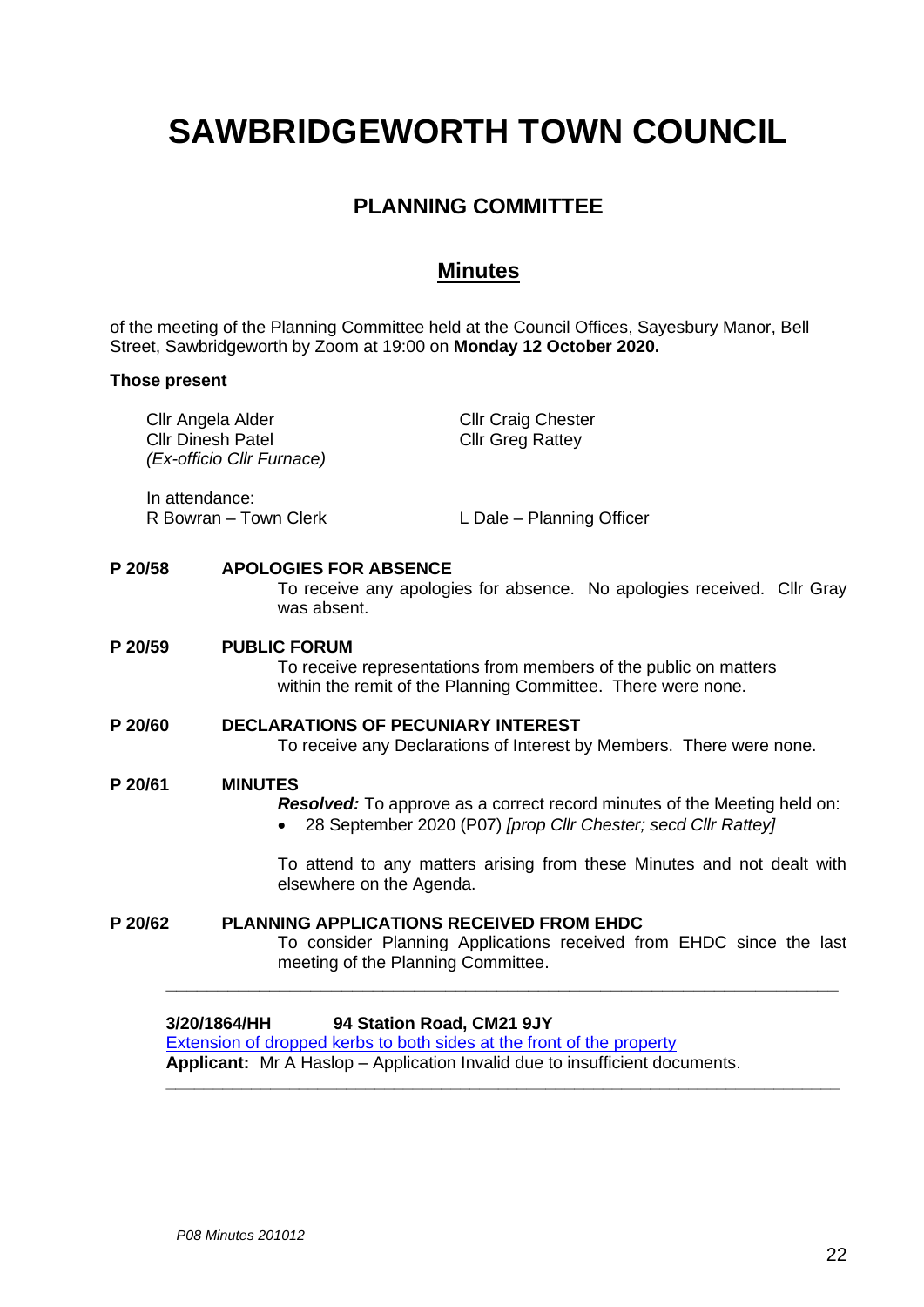#### **P 20/63 LATE PLANNING APPLICATIONS**

To deal with Planning Applications received from EHDC following the Publication of this Agenda and received before 9 October 2020.

#### **3/20/1889/LBC 25 Bell Street, CM21 9AR**

Removal of hanging baskets brackets fixed to the window frame, add 2 new flower boxes under the first floor front windows **Applicant:** Ms S Welfare *STC Comment:* LBC – No comment.

**\_\_\_\_\_\_\_\_\_\_\_\_\_\_\_\_\_\_\_\_\_\_\_\_\_\_\_\_\_\_\_\_\_\_\_\_\_\_\_\_\_\_\_\_\_\_\_\_\_\_\_\_\_\_\_\_\_\_\_\_\_\_\_\_\_\_\_\_\_\_\_**

**\_\_\_\_\_\_\_\_\_\_\_\_\_\_\_\_\_\_\_\_\_\_\_\_\_\_\_\_\_\_\_\_\_\_\_\_\_\_\_\_\_\_\_\_\_\_\_\_\_\_\_\_\_\_\_\_\_\_\_\_\_\_\_\_\_**

#### **3/20/1900/FUL Land at Railway Meadow, London Road, Spellbrook**

Erection of 9 infill dwellings including associated vehicular access. 23 parking spaces and landscaping/infrastructure

**Applicant:** Mrs Ran Yao

*STC Comment:* Inappropriate development - not in-keeping with street scene *[prop Cllr Chester; secd Cllr Patel]*

**\_\_\_\_\_\_\_\_\_\_\_\_\_\_\_\_\_\_\_\_\_\_\_\_\_\_\_\_\_\_\_\_\_\_\_\_\_\_\_\_\_\_\_\_\_\_\_\_\_\_\_\_\_\_\_\_\_\_\_\_\_\_\_\_\_\_\_\_\_\_\_**

#### **3/20/1936/HH 3 The Orchards, CM21 9BB**

Single and two storey rear extension, extension to front entrance porch and conversion of rear garage to playroom and study **Applicant:** Mr Paul James *STC Comment:* No objection *[prop Cllr Patel; secd Cllr Rattey]*

**\_\_\_\_\_\_\_\_\_\_\_\_\_\_\_\_\_\_\_\_\_\_\_\_\_\_\_\_\_\_\_\_\_\_\_\_\_\_\_\_\_\_\_\_\_\_\_\_\_\_\_\_\_\_\_\_\_\_\_\_\_\_\_\_\_\_\_\_\_\_\_**

**\_\_\_\_\_\_\_\_\_\_\_\_\_\_\_\_\_\_\_\_\_\_\_\_\_\_\_\_\_\_\_\_\_\_\_\_\_\_\_\_\_\_\_\_\_\_\_\_\_\_\_\_\_\_\_\_\_\_\_\_\_\_\_\_\_**

#### **P 20/64 PLANNING DECISIONS MADE BY EHDC**

To receive Planning Decisions from EHDC.

#### **3/20/1384/HH 18 Falconers Park, CM21 0AU**

Retention of outbuilding

**Applicant:** Mr Robin Jackson

**STC Comment:** Objection. This is a permanent structure, already erected, which impinges upon the privacy and sight lines of the neighbouring property. Neighbour's objections are noted. Notification to EHDC on 01 July of an enforcement issue has not been addressed

**\_\_\_\_\_\_\_\_\_\_\_\_\_\_\_\_\_\_\_\_\_\_\_\_\_\_\_\_\_\_\_\_\_\_\_\_\_\_\_\_\_\_\_\_\_\_\_\_\_\_\_\_\_\_\_\_\_\_\_\_\_\_\_\_\_\_\_\_\_\_\_**

*EHDC Decision:* Granted

#### **3/20/1621/PNHH 35 Barnard Road, CM21 9DY**

Single storey rear extension: Depth 6.0 metres, maximum height 3.3 metres, eaves height 3.0 metres, and a single storey side extension: Depth 6.0 metres, maximum height 3.3 metres, eaves height 3.0 metres

**Applicant:** Expert Planning and Design Consultancy Ltd

#### *STC Comment:* No comment

*EHDC Decision:* Prior approval is required and refused. "The proposed development would not fall within the scope of Schedule 2, Part 1, Class A (j) and (ja) of the Town and Country Planning (General Permitted Development) (England) Order 2015 (as amended). Planning permission is therefore required".

**\_\_\_\_\_\_\_\_\_\_\_\_\_\_\_\_\_\_\_\_\_\_\_\_\_\_\_\_\_\_\_\_\_\_\_\_\_\_\_\_\_\_\_\_\_\_\_\_\_\_\_\_\_\_\_\_\_\_\_\_\_\_\_\_\_\_\_\_\_\_\_**